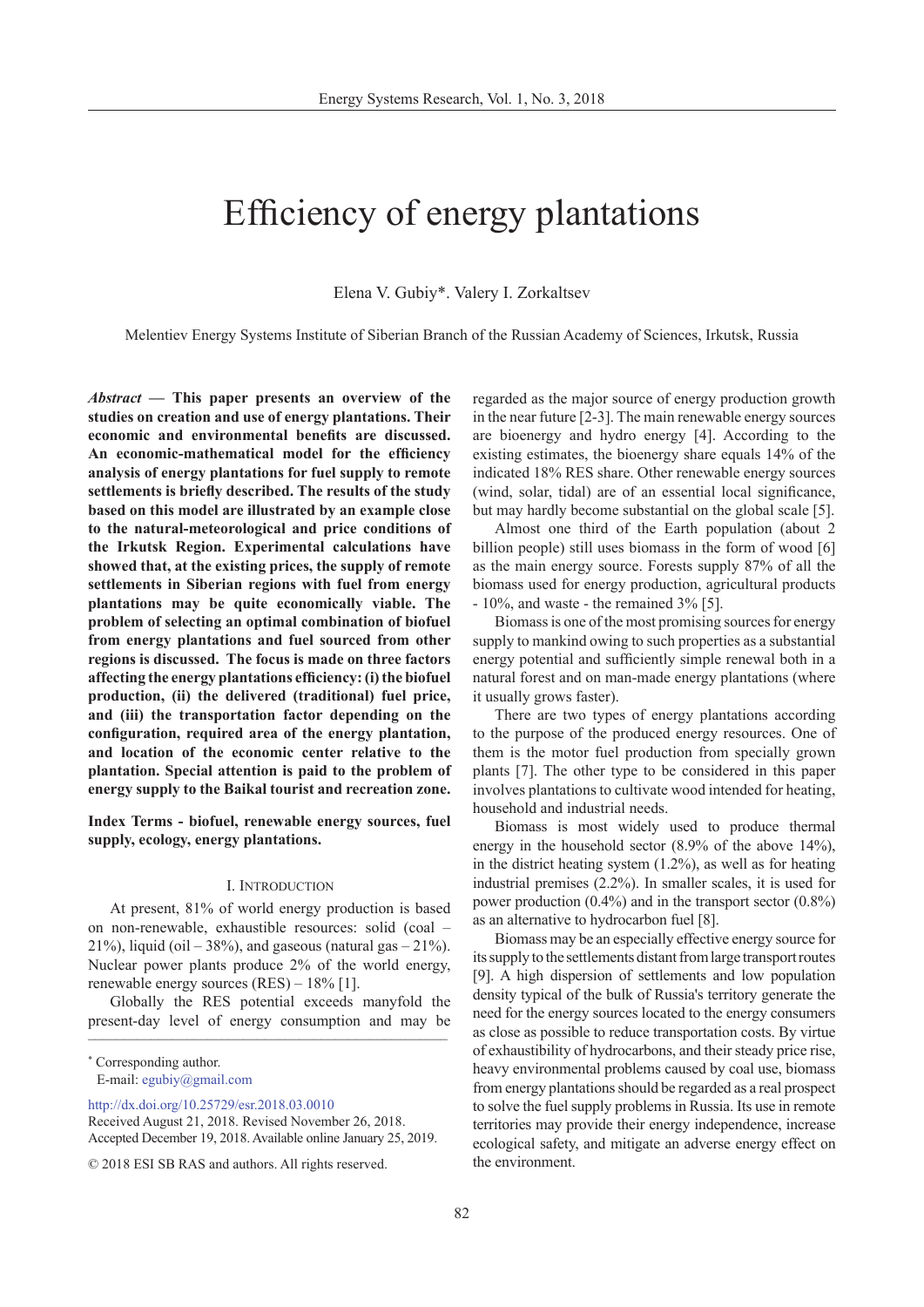#### II. Historical background

Since ancient times, wood has been the most important energy source. It was used to heat dwellings, cook meals, make weapons and household utensils. In the 19th century, fire-wood gave way to coal, and since the mid 20th century, oil and natural gas have become the main energy sources. Interest in wood as an energy source rose again in the 1970s as a result of the price shock in the world oil market [10]. Another fundamental reason for gaining interest in biofuel, generally, and in wood fuel, particularly, was aggravation of the environmental situation in the late 20th century because of an increase in harmful emissions into the environment due to the growth in the Earth population and production.

Since then, people have thought of searching for new types of primary energy resources, including renewable ones. The problem of using biomass and wood, in particular, for energy purposes has been studied intensively.

Search for the new biomass production technologies, analysis and optimization of the energy plantations efficiency have become the main avenues for research into energy plantations.

Among the studies on capability of energy forests, one should note those by Dr. V.A. Usoltsev. He is the author of more than 250 scientific works on testing and modeling biological reproductive property and structure of forest phytomass [11-12].

In Irkutsk (Russia), a team of researchers at the Siberian Institute of Plant Physiology and Biochemistry of SB RAS [13-15] develop an accelerated production of wood biomass for energy purposes. By the genetic engineering methods, they create plants which will naturally synthesize growth hormones in larger quantities than usually and, as a result, build up biomass much faster. This makes it possible to essentially reduce the biomass cost price. Another important component in the research is mathematical modeling of the entire process of biomass cultivation and stock on energy plantations for complex optimization of individual components of this process and selection of the means to improve cost efficiency of bioenergy plantations.

The problems of the cost efficiency of biomass production were addressed in a number of papers by foreign researchers [16-38]. O. Hellman, a Finnish mathematician, was the first to study this problem. In 1980, he analyzed the situation, when energy plantations consisted of several sectors [16]. The number of sectors equaled the number of years of wood ripening. Every year, in spring the forest was logged at one of the sectors, and in autumn it was cultivated there. Later, such a model was termed the Finnish model.

Further, O. Hellman evolved this model. In [17], he set the problem of searching for the optimal age to log forest. In 1982, O. Hellman studied the same problem for an energy plantation, on which new afforestation annually was unnecessary, as far as the system was selfreproducible [18]. Such a model cannot be viable because high risks of poor germinating ability of seeds. The absence of purposeful plantings implies chaotic growth of wood, which undoubtedly impedes logging.

In 1986, O. Hellman complicated the model including a possibility of cultivating several species of trees on one plantation [19]. His studies, however, did not consider specific features of cultivating different wood crops, possible variations in fuel production for reliable fuel supply from energy plantations.

In Poland and Sweden, E. Krasuska and H. Rosenqvist, M.Borzecka-Walker conducted large-scale research into assessing the cost price of the biofuel cultivated on energy plantations. They compared the production cost of the biofuel produced from such energy crops as willow, ribbon grass, hemp, silver grass and triticale [20-26]. The results of their research verify a higher economic feasibility of the willow cultivated on energy plantations, as compared with other energy crops.

Since 2006, the studies have been conducted in the Republic of Belarus to assess the cost-effectiveness of producing various types of biomass (willow, grain crops, perennial grasses) for energy purposes [27-32]. An interactive model was developed to calculate the benefit of cultivating energy crops and to evaluate the emissions in the environment. The economic and ecological efficiency of biofuel production from energy plantations was assessed by the example of willow.

In Russia, E.M. Romanov and E.M. Onuchin have been modeling the processes of biomass cultivation and harvesting. Their studies focus on developing the models for operation of bioenergy complexes to optimize technological processes of biofuel production in order to select the most effective technical solutions [33-38]. As a result, the quantitative relations between the parameters of bioenergy complexes and the technological parameters of equipment have been revealed.

Until today, little attention has been paid to a complex investigation into the entire chain of biofuel production, transportation and storage. The efficiency of fuel supply from energy plantations to remote settlements, whose supply with traditional fuels causes high transportation charges, has been insufficiently studied although it is topical for Russia.

The analysis of the efficiency of energy plantations for remote settlements should allow for the costs of the measures to be taken to reliably supply fuel from such sources. Previous studies did not consider effects of random factors that would influence the reliability of fuel supply. We addressed the issues of complex modeling and optimization of a set of measures on reliable fuel supply from energy plantations to remote settlements in [39-42].

#### III. Environmental benefits

The fuel produced from biomass may come from various sources. The main of them are waste of timber and farming industries, natural vegetation, and specially cultivated energy crops.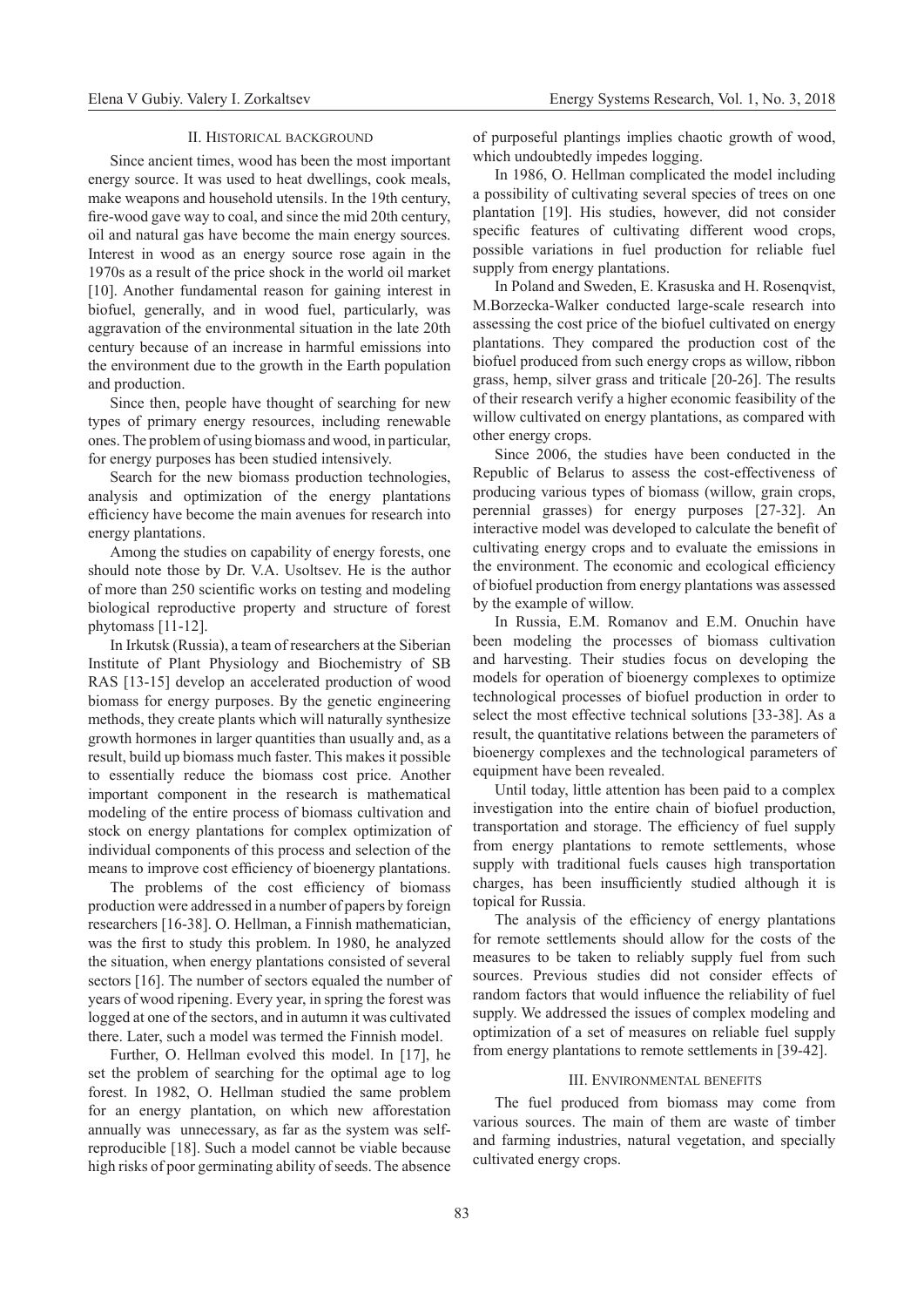Debris and waste of timber and farming industries are ideal raw materials for biofuel production in terms of environmental protection. In actuality, however, their use often proves to be economically ineffective due to high harvesting and transportation costs, as well as unregulated organizational and legal issues concerning the use of logging debris and waste.

The use of natural forests as a biomass source for large-scale cutting down is undesirable, because they save biodiversity of flora and fauna, water resources, and protect soil from erosion.

The use of biomass from energy plantations has a number of environmental benefits compared to traditional energy sources [43]:

- mitigation of climate change problem;
- protection from soil erosion;
- reduction of water pollution;
- maintenance of conditions for the existence of forests, flora and fauna biodiversity.

Over the last 100 years, the mean air temperature on the planet has increased by 0.6°С [44]. For the daily temperature variation, this value is insignificant, but, for the global climate characteristics, this is too much. Combustion of traditional fuels leads to considerable emissions of harmful substances, first of all, carbon dioxide and methane. According to many scientists and politicians such emissions change the biosphere [45]. Replacement of traditional fuels with biofuel will contribute to mitigation of this negative effect [46]. The carbon dioxide is also released at plant biomass combustion. However, the plants release as many harmful substances as they absorb during their growth, which makes the carbon cycle closed.

Energy plantations may be located on the soils unsuitable for traditional agriculture, the places dividing the cultivated areas, or in the flooded territories [47]. Energy crops, like any other plants, reduce losses of nutrients from the soil.

Biomass has remained a major source of thermal energy, especially in the countryside. However, its harvest is often poorly arranged, logging of natural forests harms the ecosystem. Creation of special energy plantations may solve these problems [48].

### IV. A model for analysis of the efficiency of energy plantations

We analyze an energy plantation split into the number of sectors, equal to the vegetation period of trees (in years). In one of these sectors, the trees are logged in spring, and the cultivated saplings are planted out in autumn. All process stages, from soil preparation before planting to fuel harvesting, transportation, drying and storage, are sequentially considered, coordinated and optimized. At the same time, an optimal mix of machinery for fulfilling the entire spectrum of necessary operations is selected. The necessary construction of roads, warehouses to store

fuel, greenhouses to grow saplings, number of employees, their salaries, taxes, demand for petroleum products are determined. The choice of timber species, its vegetation periods (number of sectors in an energy plantation), a set of agrarian-technical measures are optimized as well.

The cost-effectiveness of an energy plantation, options of possible solutions to individual problems in its creation, and also the price of its products may be determined using the following index of production costs:

$$
C = I \cdot E_N + CO,
$$
 (1)

where *CO* is the annual current costs for energy plantation operation, million RUB/year; is the investment in energy plantation creation, million RUB; is the profit-to-investment ratio (in the examples below, it equals 0.12).

The profit-to-investment ratio may be regarded as a value equal to the annual interest paid on borrowed funds (bank and public loans, in the form of bond issuance proceeds) to create energy plantations, or as a value of expected dividends of the investment in the created enterprise, if it is formed as a joint-stock company.

The use of this index of production costs as a minimized criterion to select the options is naturally appropriate in the case of a long-term stability of conditions, under which the considered plantation will function. In the event of highly variable conditions (for example, an essential yearto-year increase in fuel demand of the given settlement), it is pertinent to apply other related indices, for example, discounted costs.

Although, the goal of the research does not include consideration of organizational and legal forms of the companies supplying fuel to remote settlements from energy plantations, we find it appropriate to make some suggestions on this point. To tackle the problems of fuel supply to remote settlements from energy plantations, it seems expedient to establish a non-commercial (but, undoubtedly, self-sustained) enterprise, for example, a municipal one. The enterprise is to arrange the entire production cycle: establishment of a plantation, cultivation, processing, and transportation to the biofuel warehouses. The prices of the biofuel delivered to the population and other enterprises should cover all the incurred costs. At the same time, the targets of the enterprise should not include profit earning, since it will have a monopoly on fuel supply to the given settlement. The settlement's authorities must control its operation.

Calculations on the model for analyzing the efficiency of energy plantations are performed by the step-by-step determination of the values of individual endogenous variables on the basis of varying exogenous indicators (harvest estimates, characteristics and prices of some kinds of machinery, salary levels, etc.). These calculations are presented as calculation techniques for certain components of the investment and current costs.

The considered model allows an iterative selection of an optimal mix of equipment, technologies in certain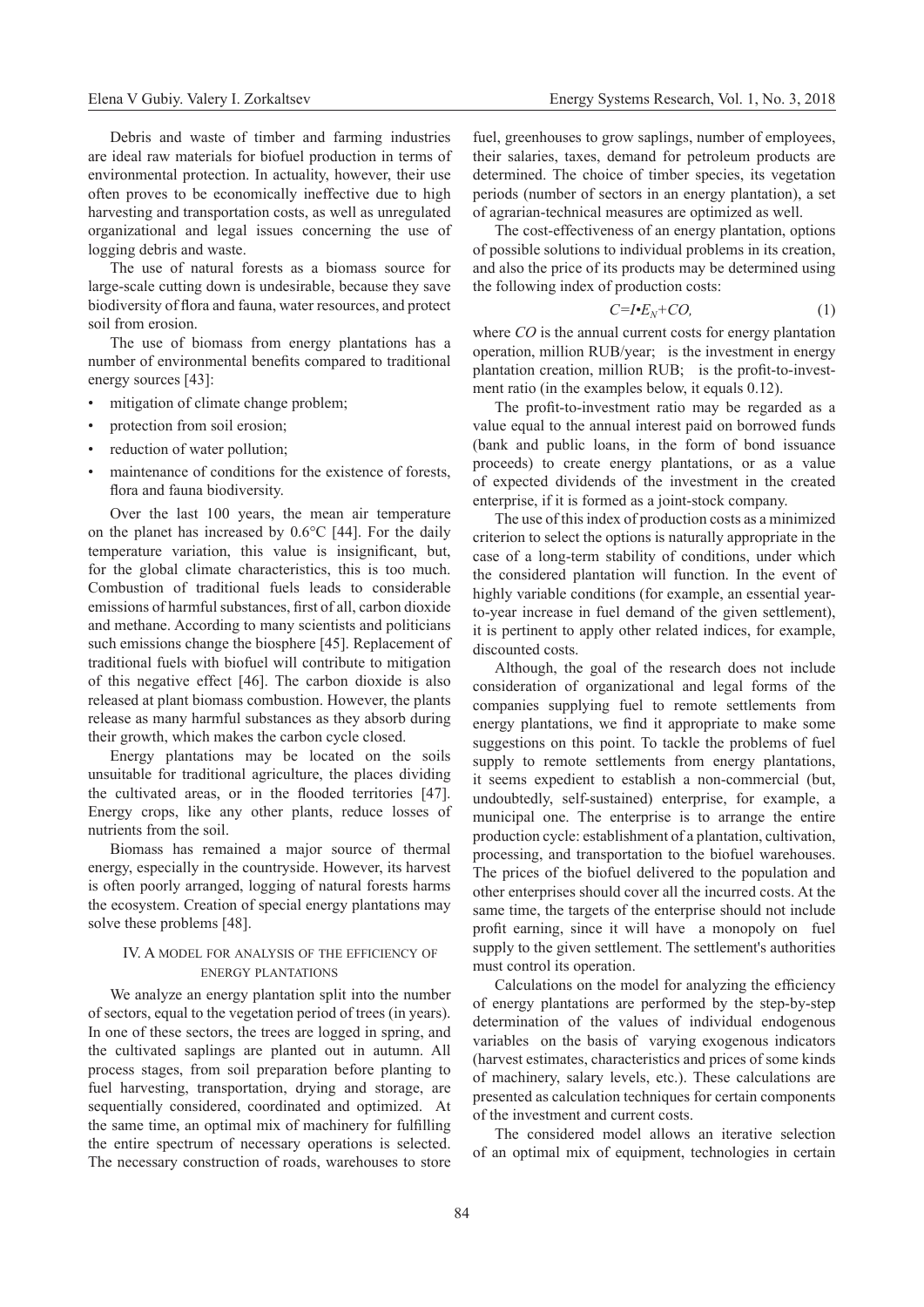production process stages, an optimal plant species and time of its cultivation, other partial and system problems. Let us present two of them.

Minimization of the costs of fuel supply to settlements from energy plantations:

$$
C(x) \rightarrow min
$$
 (2)

subject to

subject to

$$
R(x) \ge Q,\tag{3}
$$

$$
x \in X,\tag{4}
$$

where *X* is a set of the options of model variable values;  $R(x)$  is the size of the annual biofuel production, tce (tons of coal equivalent); *Q* is the mean annual fuel demand, tce.

*Selection of an optimal combination of using energy plantations and fuel sourced from suppliers in other regions:*

$$
C(x)+p_L L \to min \tag{5}
$$

$$
R(x) + L \geq Q \tag{6}
$$

$$
L \ge 0 \tag{7}
$$

$$
x \in X \tag{8}
$$

where *L* is the volume of fuel sourced from suppliers in other regions, tce/yr;  $p<sub>L</sub>$  is the price of this fuel, given the transportation costs, RUB/tce.

An emphasis should be placed on the following features of the model for analyzing the efficiency of energy plantations.

- 1. Nonlinearity of many relationships. For example, the relationship between the transportation volumes and the annual fuel production volume is nonlinear.
- 2. Discreteness of the values of certain variables, in particular, specifications and the number of differenttype machinery pieces, number of workers, etc. The integrality conditions complicate the economic analysis, make it impossible to use such an important indicator as marginal costs. Therefore, in the calculations presented below, we apply a model modification, in which the integrality conditions are excluded. Such a modification provides the lowerbound cost estimates. Neglect of the integrality conditions may be justified by the possible partial lease of some kinds of machinery.
- 3. Uncertainty of the values of certain exogenous indicators (random nature of annual fuel demand; prices of machinery, petroleum products and lubricants) and necessary functional relationships for example, dynamics of woody biomass growth depending on certain weather conditions, etc.

The marginal costs are an important characteristic for economic analysis

$$
MC(Q) = \frac{\partial \widetilde{C}(Q)}{\partial Q},\tag{9}
$$

where  $\tilde{C}(Q)$  is the minimum production costs for a specified biofuel volume *R=.Q*

The described model can be used to solve some partial problems in arranging the energy plantation operation, such as determination of an optimal age for the logged timber (number of sectors), selection of timber species that provide a set volume of biomass production at minimum costs, a comparative analysis of options for arranging and implementing agrarian and technical measures.

The described model can be used to solve some partial problems in arranging the energy plantation operation, such as determination of an optimal age for the logged timber (number of sectors), selection of timber species that provide a set volume of biomass production at minimum costs, a comparative analysis of options for arranging and implementing agrarian and technical measures.

# V. Model testing

We present the results of a cost-effectiveness analysis for an energy plantation under natural, meteorological, and economic conditions close to those in the southern areas of the Irkutsk Region in recent years.

We consider the poplar plantations in the form of a circle with six sectors. The settlement is located in the circle center. Every six years, plants should be 4-5 m tall, and, in terms of 1 ha, yield about 10-15 tons of timber, which is equivalent to, approximately, 5 tce/ha [49]. In the calculations below, the price of the fuel delivered from other regions (considering transportation costs) is taken equal to 2500 RUB/tce. This assumption is valid if the fuel supplied from other regions is coal. The cost of coal from the largest deposits in the Irkutsk region (Cheremkhovo, Tulun, Zheron, Borodino) varies from 1200 to 1800 RUB/t, i.e. no less than 2000 RUB/tce. In terms of the costs of coal transportation to remote regions, its price equal to 2500 RUB/tce may be assumed for rough calculations.

If fuel is supplied to the settlement only from the energy plantation, then with a demand for fuel of 7950 tce (which approximately corresponds to a settlement with 6000 people), the plantation area should be a little less than 95.4 km<sup>2</sup> , with a radius of 5.5 km. The required plantation area will vary proportionally to the change in fuel demand. In this case, the plantation radius, and correspondingly the average distance and the transportation volume in tkm will change nonlinearly. Therefore, the required investment and the current annual costs depend nonlinearly on the fuel demand. For example, for production of 7950 tce/yr, most of the investment (million RUB) falls on: (i) construction of roads (9.9), (ii) purchase of motor transport (9.8), (iii) purchase of tractors and logging equipment (6.6 each), (iv) construction of greenhouses (6.6), (v) purchase of equipment for sapling planting (0,06), and (vi) construction of warehouses (4,3). It is worth noting that, with a growth in fuel production, the investment in motor transport and construction of roads increases much faster than in all the others.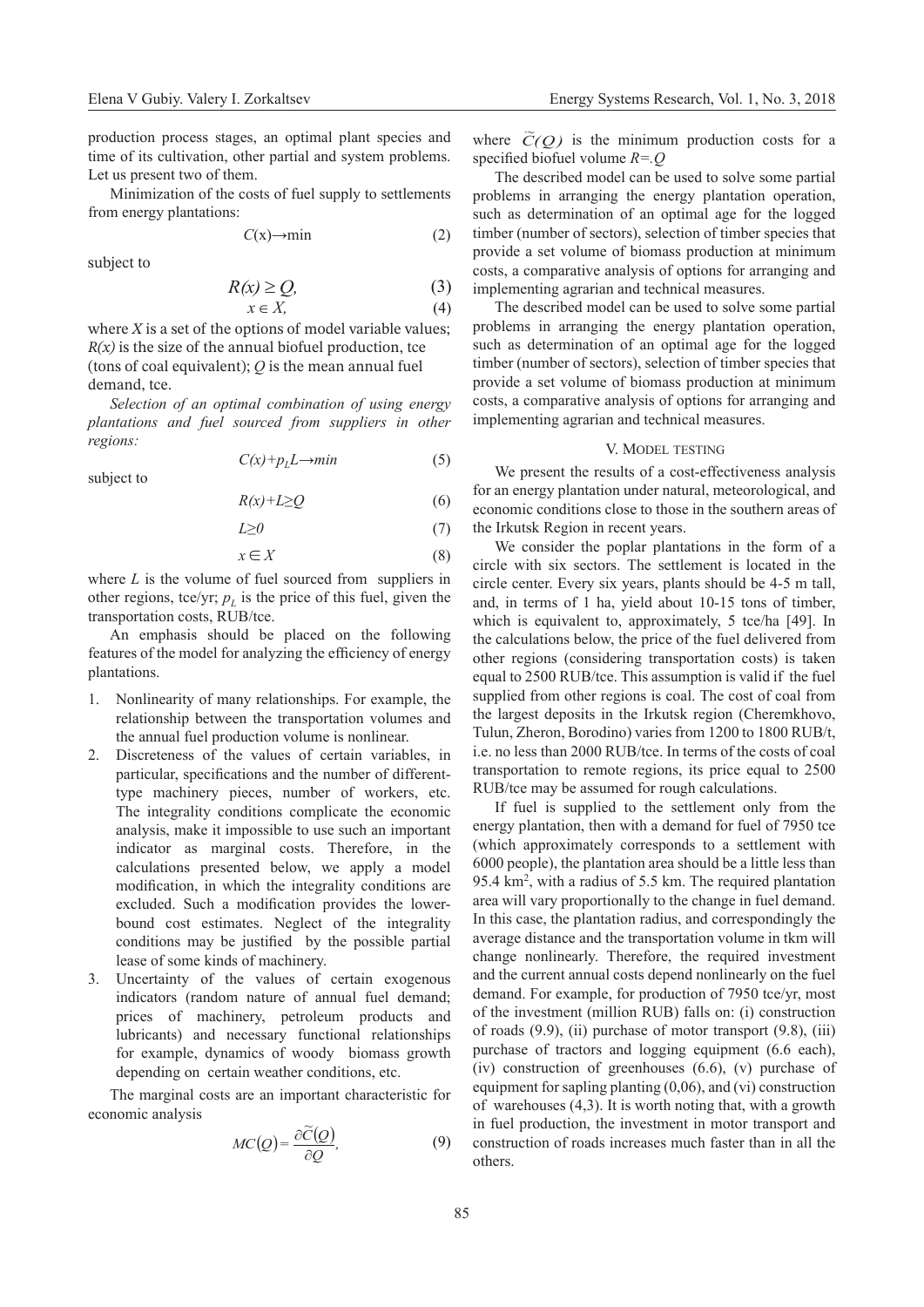The greatest share in the current costs falls on remuneration of labor and taxes. For example, at the fuel production equal to 7950 tce/yr, the average annual costs of energy plantation operation are 6.7 million RUB/yr. Of this amount, the remuneration of labor is 5.2 million RUB/ yr, and the costs of petroleum products and lubricants are about 1.5 million RUB/yr.

Relationship between the costs and fuel production volumes. Figure 1 presents this indicator obtained as a result of the model calculations. Starting with some argument value, the production costs are the increasing convex function of the biofuel production volumes. The costs of supply with the fuel delivered at a fixed price are the linear function of the consumption volumes. The Figure shows that the costs of fuel supply from energy plantations are lower than the costs of the fuel delivered from other regions, if the annual fuel demand is less than 13900 tce. The fuel sourced from other regions is more profitable in the case of large consumption volumes. However, it is valid only within the strict alternative: either supply with biofuel from energy plantations, or supply only with fuel delivered from other regions.

Figure 1 also illustrates that with an increase in fuel consumption, the difference between the costs of delivered fuel and the costs of the same fuel volume from an energy plantation rises at first and reaches the maximum value at a fuel consumption of 7950 tce/yr. At a further growth in the required fuel production from an energy plantation, this difference starts to reduce. It will be natural to assume that the indicated volume is "optimal" for an energy plantation, and its excess is inexpedient.

The data in Fig. 1 also show that energy plantations are unprofitable when they produce small volumes of fuel. This is explained by the availability of the minimum constant costs necessary for the plantation operation that do not depend on the fuel production volumes. In our example for a small settlement (no more than 200 inhabitants) with the fuel demand less than 250 tce/yr, creation of an energy plantation with a staff, machinery, special structures to maintain the plantation is inexpedient.

Selection of an optimal combination of energy plantations and delivered fuel. This problem can also be solved using the offered model. The selection logic is relatively simple: the fuel supply from energy plantations only is feasible for the volumes when the marginal costs of biomass production at energy plantations are below the price of alternative fuel, and when the marginal costs become equal to the alternative fuel price, it is feasible to supply with the delivered fuel (the "combined" option of fuel supply in Fig.1). Such a strategy obviously provides the least total costs on production of different volumes of fuel.

The fuel production volume at energy plantations, at which the marginal costs are equal to the price of alternative fuel, coincides with the above "optimal" volume for the given price of the alternative fuel. In the addressed



*Fig. 1. Cost of delivered fuel and costs for biofuel production depending on the fuel production volume*

example, the optimum volume of biofuel production is, as noted above, 7950 tce/yr, with the production costs of such a volume equal to 15.3 million RUB/yr. If this volume were covered with an alternative fuel, the costs would rise to 25.9 million RUB/yr. The difference of 10.6 million RUB/yr is the maximum effect of the energy plantation under the considered conditions, including the indicated price of the delivered fuel.

The data in Fig.2 show that with a rise in the price of delivered fuel, the volume which makes it more profitable to supply fuel from energy plantations increases, and the optimal use of energy plantations rises with an increase in the delivered fuel price. Thus, with an increase in the delivered fuel price to 3500 RUB/tce (i.e. by a factor of 1.4), the optimal production volume increases to 10600 tce (by a factor of 1.3). The maximum effect of energy plantations, in that case, increases to 22.7 million RUB/yr (by a factor of 2.1). The delivered fuel price is essential for determination of rational scales of the energy plantations and their cost-effectiveness.

## *Transportation factor effect.*

Creation of an ideal plantation in the form of a circle with a settlement in its center is not always possible. For example, settlements can often be located near the river or near another settlement. In other words, at the same volumes of fuel production from energy plantations, the



*Fig. 2. Costs of biofuel production and the cost of fuel sourced from other regions at its varying price depending on production volume*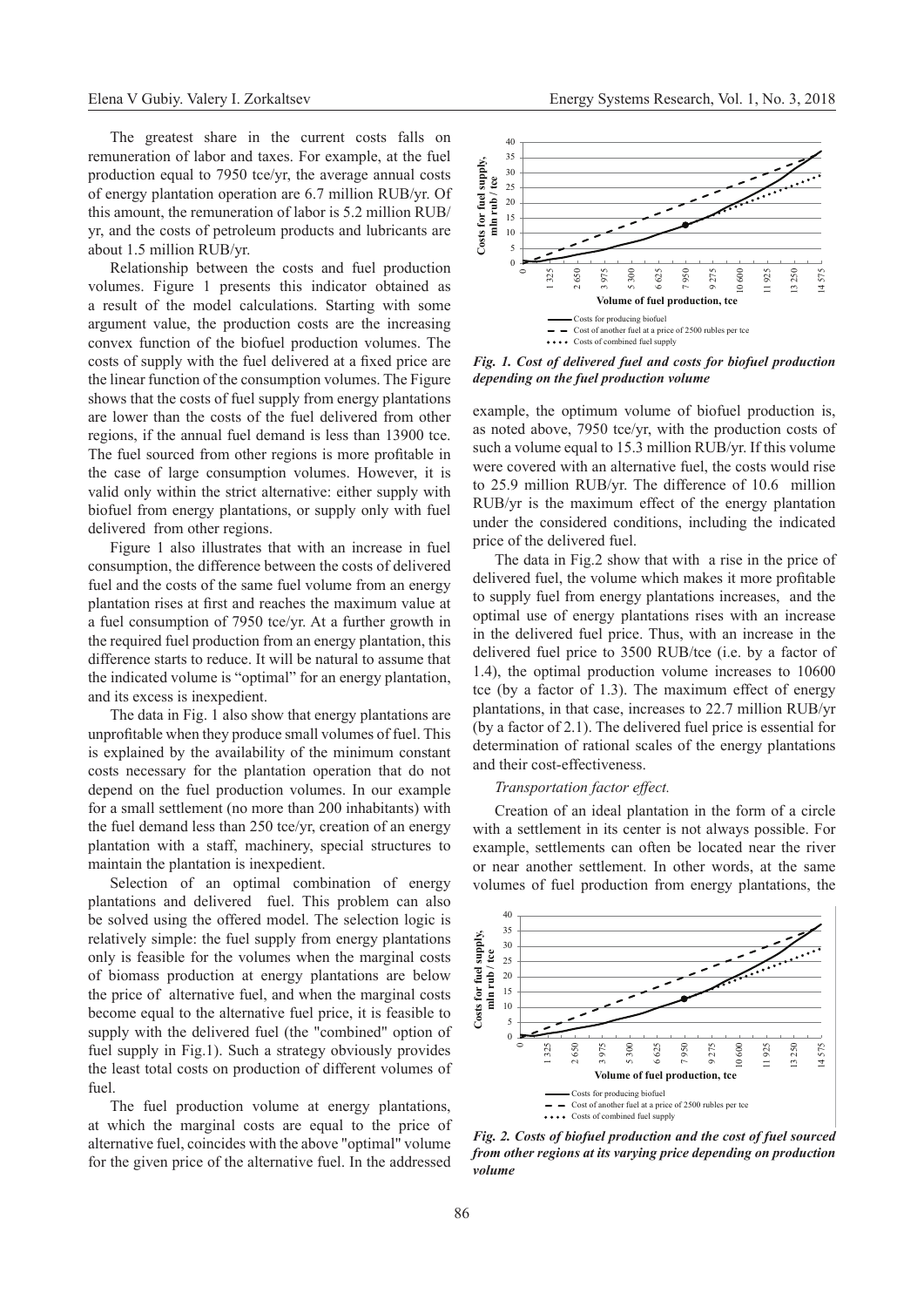transportation distance may essentially increase, which raises the production costs.

For example, with a fuel demand of 7950 tce and a double growth in the mean freight distance, the costs of biofuel production increase from 15.3 to 23.2 million RUB/ yr (by factor of 1.5). The economic benefit will decrease from 10.6 to 2.7 million RUB/yr (by a factor of 3.9). If the optimal demand for fuel decreases from 7950 to 5300 tce (by a factor of 1.5), the maximum economic benefit will decrease from 10.6 to 6.8 million RUB/yr (only by a factor of 1.6).

The rise in the price of delivered fuel to quite a real value of 3500 RUB/tce with a double growth in the freight distance leads to the optimal fuel production at energy plantations being 5900 tce/yr. The economic benefit, in that case, equals 14.3 million RUB/yr.

The presented calculation results show that the supply of fuel from energy plantations to remote settlements may be fairly cost-effective even in Siberian regions. In addition, it is very important to consider territorial features of certain settlements, their natural and climatic conditions, and price situation.

# VI. Expediency of using energy plantations for heat supply to the tourist and recreation zone of lake baikal

Over 1 million tourists and vacationers visit Baikal annually. This flow is expected to increase up to 5 million people in the nearest future. However, the region is not ready for such a flood of tourists. Many topical organizational and environmental problems have not been solved yet. Until recently, the main energy supply sources were:

- relatively inexpensive electric power;
- delivered coal (basically, only in sufficiently large settlements with special boiler plants);
- fire wood provided by logging firms and local population, including that from forest sanitation, from burnt places (by many estimates, this is one of the reasons for numerous forest fires).

Not long ago, relatively inexpensive electric power produced in the Irkutsk power system (mostly by hydropower plants) offset the cost-ineffectiveness of combined heat and power plants and provided low electricity rates for the population, which were almost three times as low as those in the adjacent regions. In the near future, the rate is expected to increase significantly (approximately by a factor of 3) in the Baikal near-shore areas of the Irkutsk Region. The rates will equal those in the rural areas of the adjacent regions and republics, which will make the large-scale electric power utilization for heating economically ineffective.

A wide use of coal in settlements, camp sites, and country houses in the territories adjacent to Lake Baikal is both expensive because of long distance transportation, and

inexpedient due to environmental constraints. Lake Baikal is a UNESCO World Heritage Site, where the prohibitory regulations of the activities causing damage to the environment, are actively observed. It is hardly possible to provide expensive removal of carbon soot, carbon oxides, sulfur, nitrogen and other harmful emissions from coal combustion at low capacity boiler plants and, moreover, in household ovens.

There are several options of more environmentally acceptable fuel supply to the shore zone of Lake Baikal. These are: the use of natural gas, heat pumps, and timber cultivated on special energy plantations.

Natural gas supply to the Olkhon District is possible from the relatively close large Kovykta gas condensate field (Zhigalovo District of the Irkutsk Region). The distance to the latter equals about 300-400 km, depending on how it is measured: straightly or along roads. Since natural gas is the most environmentally clean fuel, its use at the Baikal shore is especially topical. According to the experts' estimates, there exists a high probability of relatively small gas fields in the Kachug District located closer to the Baikal shore (about 100 km). Based on the data of geologists, there may be small gas fields in the Ust-Orda National District, from which it is closer and easier to supply gas to the Baikal Natural Territory. These small fields may be quite sufficient to cover relatively small fuel demands in the Olkhon District and other territories at the Baikal shore even in the long term.

However, for some unknown reasons, the Kovykta field has not been used even for local needs for several decades. The built gas-fired boiler plants and gas pipelines in the settlements of Zhigalovo and Kachug have been standing idle. In the future, it is planned to construct gas pipelines to supply the Kovykta gas northwards to the export gas pipeline "Power of Siberia". Possibly, the supply of the Baikal shore with the natural gas from the gas field in the Irkutsk Region would be the best project, although it is not so scaled as export.

The use of heat pumps for the heating purposes of the local population and tourist camps located directly at the Baikal shore during wintertime is worthy of consideration. The Baikal water having a constant temperature (about +4°C) will be a heat-transfer agent in this case. Such a heating method is convenient because with a decline in the outdoor temperature, heat pumps will produce more thermal energy. At present, there are three heat pumps on Lake Baikal. Two of them successfully function at the Baikal Museum in the settlement of Listvyanka, the third was installed in the settlement of Tankhoy, but is not run because of the prohibition by the Prosecution Service due to the unresolved issue, whether the water abstraction for cooling in the heat pipes is harmful for Lake Baikal or not.

Thus, wood appears to be the main kind of fuel for the tourist and recreation zone of Lake Baikal, although the scale of its use is an unresolved issue. Campfires, bath houses, cooking over open fire require wood. To some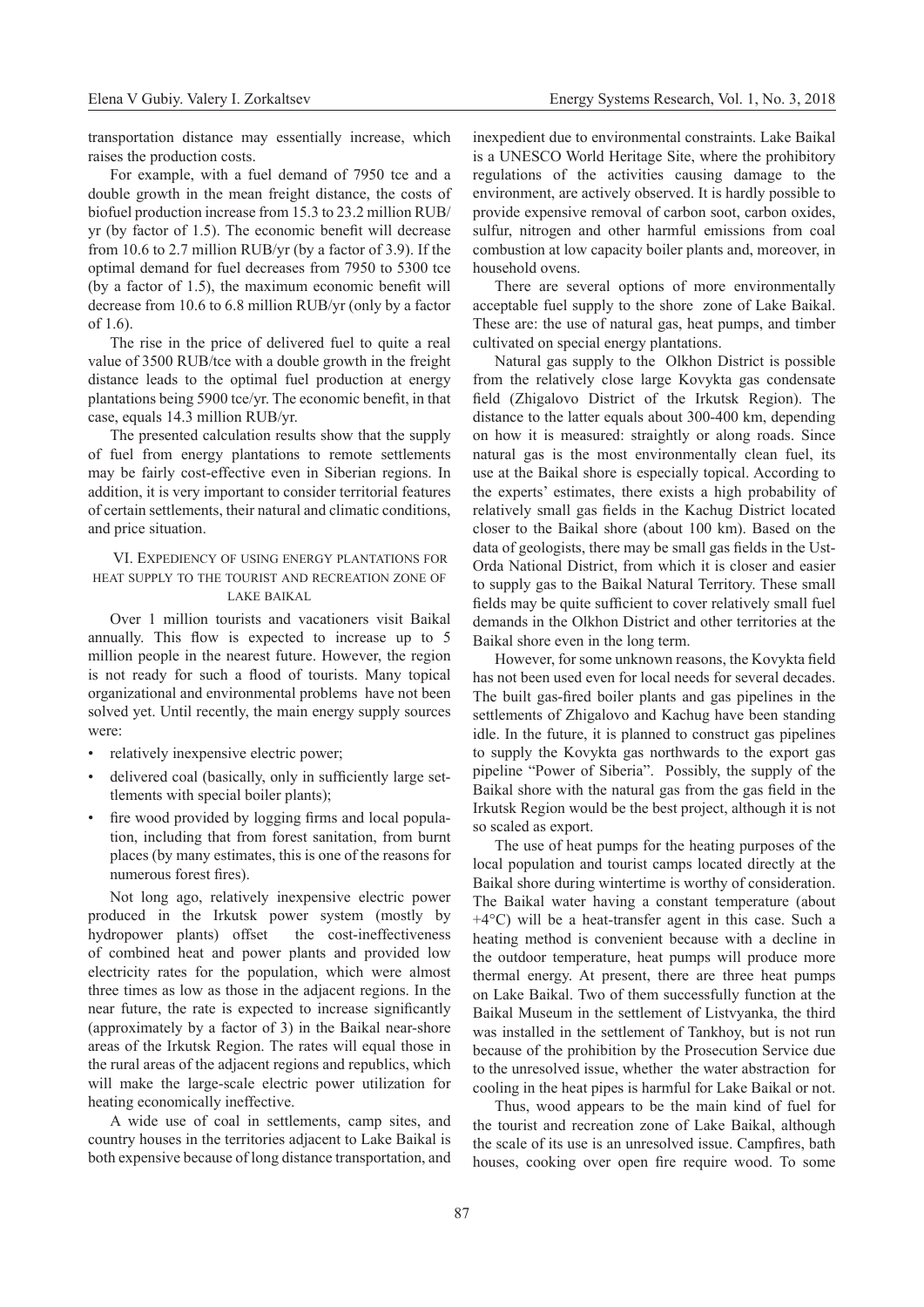extent, the needs for this fuel can be provided by reasonable use of forest resources in the adjoining territories, including forest sanitation. Undoubtedly, this must be accompanied by active afforestation (the "cut one tree – plant two" principle).

In the future, energy plantations should become the main firewood source to be specially created for this purpose. The areas particularly promising for energy plantations are those most attractive for tourism, i.e. the Maloye More shore (Island of Olkhon, and the Near-Olkhon Area, where the extensive Tazheran Steppe lies), the Bolshoye Goloustnoye area (the territory considered for constructing the so-called Baikal-City). All of these areas have huge land parcels suitable for energy plantations. It is worth noting that, currently, businesses are showing an increasing interest in establishing energy plantations in the Near-Baikal territories based on the results of this study.

#### VII. CONCLUSION

Biomass in the form of wood is one of the main energy sources and accounts for almost 14% of the world energy consumption. The use of wood produced at energy plantations may become rather promising for Russia due to the developed transport infrastructure.

Biomass has important environmental advantages over fossil fuels. Its application contributes to mitigation of the climate change problem, decrease in soil erosion, reduction in water basin pollution, maintenance of conditions for existence of forests, improvement in microclimate, to enhancement of the conditions for agricultural activity.

The presented results of the studies on the model for the analysis of the efficiency of energy plantations indicate that, in the existing price situation, energy plantations may be economically effective for fuel supply to the Siberian remote settlements, particularly, for fuel supply to the Baikal tourist and recreation zone. Consideration of environmental benefits of energy plantations in the monetary form, which was not addressed in this study, may provide additional benefits. In this case, one should also consider negative environmental effects of diesel fuel combustion by tractors and motor transport while maintaining energy plantations.

The obstacles to the use of energy plantations for fuel supply to the tourist and recreation zone are associated, strange as it may seem, with the nature protection legislation restricting industrial activity in the central ecological zone of the Baikal natural territory.

In the future, we plan to carry out an economic analysis of possible options and sub-options for energy supply to the tourist and recreation zone of Lake Baikal (including the mentioned gas supply, heat pumps, and other options).

### **ACKNOWLEDGEMENTS**

The study was performed under Scientific Project III.17.4.4 of the Program for Basic Research of the Siberian Branch of the Russian Academy of Sciences, Reg. No. АААА-А17-117030310436-7, as well as with some financial support from the Russian Foundation for Basic Research and from the Irkutsk Region Government (grant No. 17-410-380003).

The authors thank N.I. Voropai and I.Yu. Ivanova for valuable remarks and advice concerning this paper.

#### **REFERENCES**

- [1] B. Kummamuru. "WBA Global Bioenergy Statistics 2016", World Bioenergy Association. Sweden, Stockholm. 2016. [Online]. Available: http://www. worldbioenergy.org/uploads/WBA%20Global%20 Bioenergy%20Statistics%202016.pdf.
- [2] O. S. Popel', V. S. Tumanov. "Renewable energy sources: state and development prospects". Alternative energy and ecology, no 2(46), pp. 135–148, 2007. (in Russian.)
- [3] R. Henry. "Evaluation of plant biomass resources available for replacement of fossil oil". Plant Biotechnol, no 8, pp. 288–293, Jan. 2010.
- [4] B. Kummamuru. "WBA Global Bioenergy Statistics 2015", World Bioenergy Association. Sweden, Stockholm. 2016. [Online]. Available: http://www. worldbioenergy.org/uploads/WBA%20Global%20 Bioenergy%20Statistics%202015.pdf.
- [5] V. E. Fortov, A. A. Makarov. "Directions of innovative development of the energy sector of the world and Russia. Physics–Uspekhi, vol. 168, no 11, pp. 5–19, Dec. 2009. (in Russian.)
- [6] E. S. Pantchava. "Bioenergetics. Peace and Russia. Biogas: Theory and Practice". Moscow, Russia: RUSAJNS, p. 3, 2014. (in Russian.)
- [7] E. S. Pantchava. "Bioenergy in modern and future agricultural production. Food security. Solar energy is a new scientific and technological revolution of the 21st century". Moscow, Russia: RUSAJNS, 2017, pp. 16–42. (in Russian.)
- [8] "The state of the biofuel industry in 2016. Markets and prospects". Biomass Market Association "ENBIO". Russia, Moscow. 2016. [Online]. Available: [https://](https://bit.ly/2MxVE0X) [bit.ly/2MxVE0X](https://bit.ly/2MxVE0X) (in Russian.)
- [9] V. S. Holodkov, T. Shtern. "Analysis of the development of bioenergy in the northwestern region of the Russian. Swedish-Russian cooperation". PROnec, no 1, pp. 76−94, 2006. (in Russian.)
- [10] E. V. Stanis, M. G. Makarova. "Comprehensive assessment of the natural and productive potential of the territory". Moscow, Russia: RUDN, 356 p, 2008. (in Russian.)
- [11] V. A. Usoltsev. "Phytomass of Northern Eurasia forests: marginal productivity and geography". Yekaterinburg, Russia: UB RAS, 2003, 406 p. (in Russian.)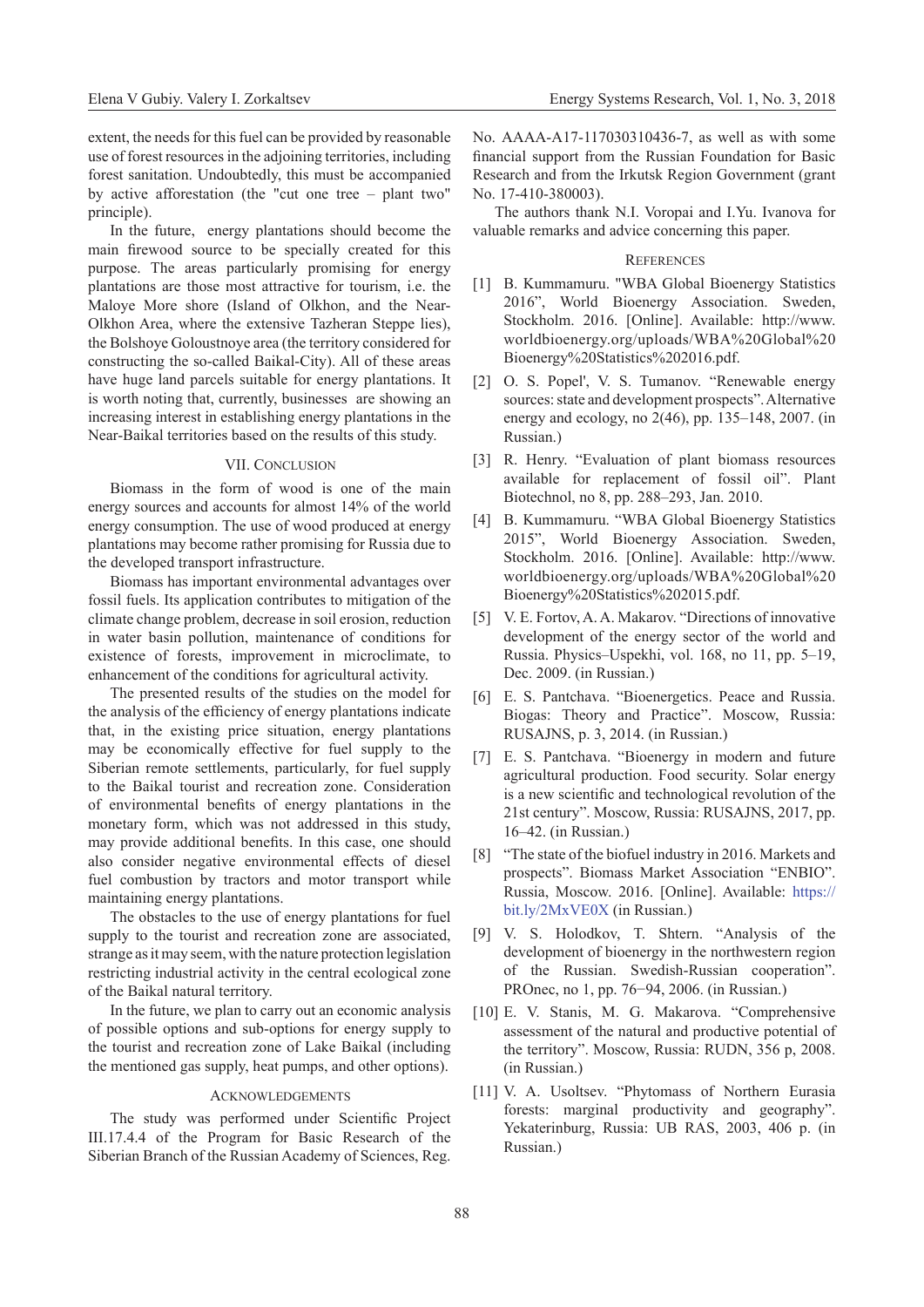- [12] V.A. Usoltsev. "Modeling of structure and dynamics of plant phytomass". Krasnoyarsk, Russia: Krasnoyarsk University, 1985, 191 p. (in Russian.)
- [13] V. K. Voinikov, K. Z. Gamburg. "Application of somaclonal variability to production of fast-growing trees as a raw material for biofuel". Journal of stress physiology & biochemistry, vol. 8, no 3, p. 24, 2012.
- [14] V. V. Pavlichenko, M. V. Protopopova, K. Z. Gamburg, EH. M. Bairamova, A. V. Rudykh, V. K. Voinikov. " Gene-engineering approach to the creation of fastgrowing forms of woody plants" in Scientific Conf. Ecosystems of Lake Baikal and East Asia, Irkutsk, Russia, 2014. (in Russian.)
- [15] K. Z. Gamburg, V. K. Voinikov. "Somaclonal variations as a mean for obtaining regenerants with different growth rates in poplar (Populus  $\times$ berolinensis Dipp.)". Natural Science, vol. 5, no 5, pp 599–607, May 2013, DOI: 10.4236/ns.2013.55075.
- [16] O. Hellman. "A special problem of large scale forest management". European Journal of Operational Research, vol. 4, issue 1, p. 16–18, Jan. 1980.
- [17] O. Hellman. "On the optimal control of the growth of a forest in a special case". Journal of Optimization Theory and Applications, vol. 34, Issue 4, pp. 579– 591, 1981.
- [18] O. Hellman. "A Mathematical Model for an Energy Forest". Management Science, vol. 28, issue 11, pp. 1247–1257, Nov. 1982.
- [19] O. Hellman. "On the optimal control of a forest which consists of several species of trees". TIMS Studies in the management sciences, vol. 21, pp. 429–437, 1986.
- [20] P. Helby, H. Rosenqvist, A. Roos. "Retreat from Salix – Swedish experience with energy crops in the 1990s". Biomass and Bioenergy, no 30(5), pp. 422–427, 2006, DOI: 10.1016/j.biombioe.2005.12.002.
- [21] H. Rosenqvist, A. Roos, E. Ling, B. Hektor. "Profile and Analysis of Willow Growers in Sweden" in 4 th Biomass conference of the Americas, Oxford. UK, 1999.
- [22] H. Rosenqvist, A. Roos, E. Ling, B. Hektor. "Willow growers in Sweden". Biomass and Bioenergy, no 18, pp. 137–145, Oct. 2000.
- [23] E. Krasuska, C. Cadórniga, J. L. Tenorio, G. Testa, D. Scordia "Potential land availability for energy crops production in Europe". Biofuels, Bioprod,no 4, pp. 658–673, Apr. 2010.
- [24] A. Faber, R. Pudelko, R. Borek, M. Borzecka–Walker, A. Syp, E. Krasuska, P. J. Mathiou. "Economic potential of perennial energy crops in Poland". Journal of Food, Agriculture & Environment. no 10, pp. 1178–1182, July 2012.
- [25] E. Krasuska, H. Rosenqvist. "Economics of energy crops in Poland today and in the future". Biomass and

Bioenergy, vol. 38, pp. 23–33, 2012, doi:10.1016/j. biombioe.2011.09.011.

- [26] M. Borzęcka-Walker, A. Faber, R. Pudełko, J. Kozyra, A. Syp, R. Borek. "Life cycle assessment (LCA) of crops for energy production". Food Agriculture Environment, 2011, N 9, pp. 698–700, July 2011.
- [27] O. I. Rod'kin, V. A. Ivanyukovich, A. A. Shabanov. "Planning the production of biofuel from fast-growing willow wood based on an interactive model". The bulletin of the Vitebsk State University, no 2(80), pp. 39–44, Apr. 2014.
- [28] O. I. Rod'kin, A. A. But'ko, V. A. Pashinskij, A. A. Shabanov. " Ecological and economic justification for using straw as a biofuel based on an interactive model", Ecological bulletin, no 2 (28), pp. 115–121, 2014.
- [29] A. A. But'ko, O. I. Rod'kin, V. A. Pashinskij, B. Krstich. "Assessment of environmental and technological aspects of the use of crop residues of cereals and industrial crops for energy production". The bulletin of the Vitebsk State University, no 2–3 (86–87), pp. 41–46, 2015. (in Russian.)
- [30] O. I. Rod'kin, V. A. Pashinskiy, A. A. But'ko, E. V. Ivanova. "The energy use of the willow clone Salix viminalis valetas gigantia (Turbo)". Energy Efficiency, no 5, pp. 14–19, July 2014. (in Russian.)
- [31] A. V. Lednickiy. "Formation of infrastructure for harvesting, production, transportation and storage of wood fuel in Belarus". Proceedings of Bel. state. technol. University. Ser. VII. Economics and Management, vol. XV, pp. 217–221, 2007. (in Russian.)
- [32] O. I. Rod'kin. "Prospects for using fast-growing tree stands on contaminated agricultural lands and forest resources for the development of renewable energy". Ecological anthropology: YB, pp. 36–39, 2007. (in Russian.)
- [33] A. A. Medyakov, E. M. Onuchin, P. A. Peretyagin. "Mathematical model of development and accumulation of biomass of trees by the example of Pinus sylvestris". Scientific Journal of KubSAU, no 82, 2012. [Online]. Available: http://cyberleninka. ru/article/n/matematicheskaya-model-razvitiya-inakopleniya-biomassy-dereviev-na-primere-sosnyobyknovennoy. (in Russian.)
- [34] E. M. Romanov, E. M. Onuchin, T. V. Nureeva. Modeling the growth of artificial energy forests. Scientific Journal of KubSAU, no 82, 2012. [Online]. Available: https://cyberleninka.ru/article/n/ modelirovanie-rosta-iskusstvennyh-energeticheskihlesov. (in Russian.)
- [35] E. M. Onuchin, A. A. Semenov, A. Eh. Alekseev. Modeling of the processes of cultivation and harvesting of energy biomass in the forest complex.